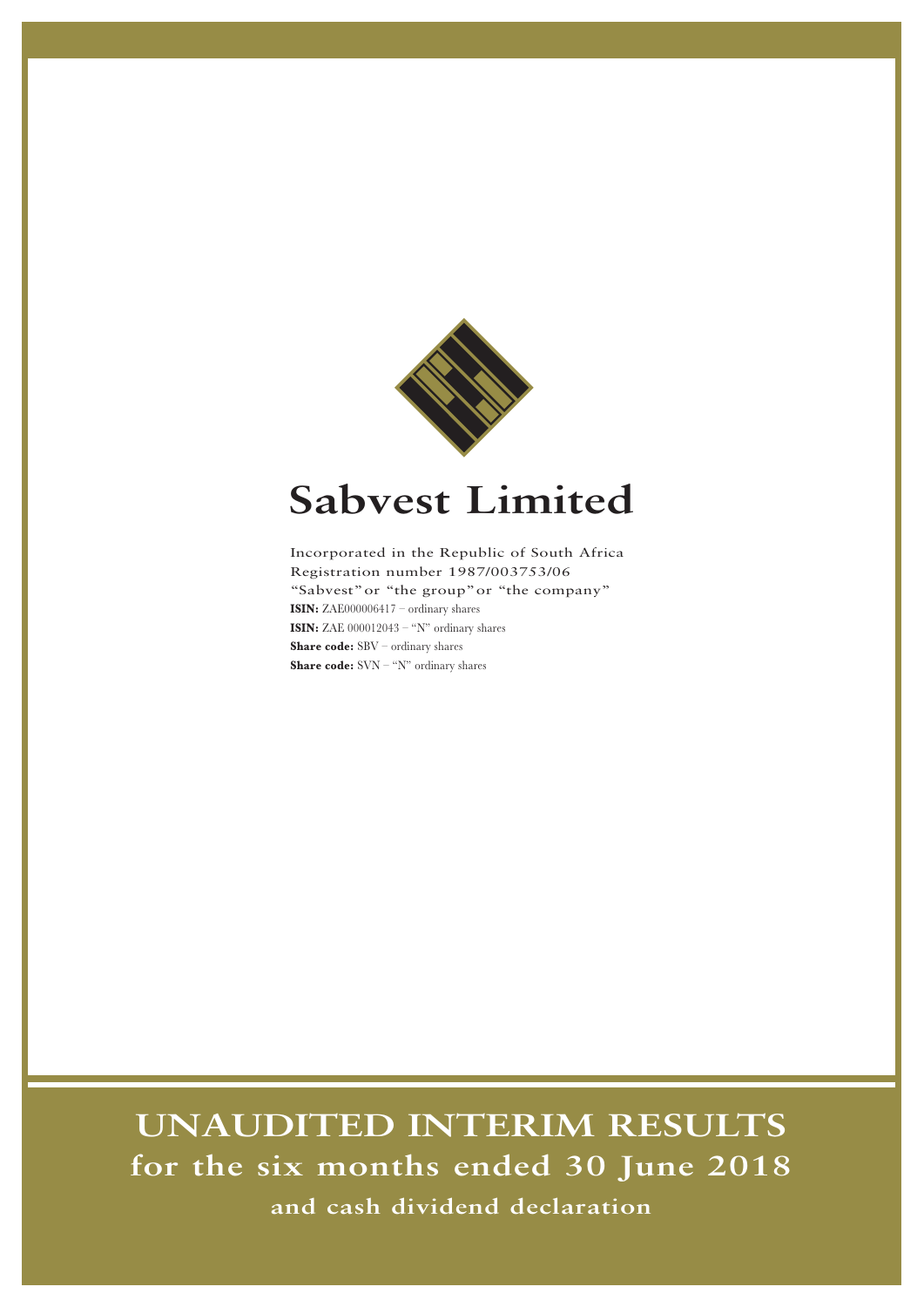#### **Condensed Consolidated Statement of Financial Position** as at 30 June 2018

## **Condensed Consolidated Statement of Cash Flows**

for the six months ended 30 June 2018

|                                                                                                                               | Unaudited<br>6 months<br>ended<br>30 June<br>2018<br>R'000 | Unaudited<br>6 months<br>ended<br>30 June<br>2017<br>R'000 | Audited<br>12 months<br>ended<br>31 Dec<br>2017<br>R'000 |
|-------------------------------------------------------------------------------------------------------------------------------|------------------------------------------------------------|------------------------------------------------------------|----------------------------------------------------------|
| Cash (utilised in)/generated by<br>operating activities                                                                       | (65928)                                                    | 28 762                                                     | 20 766                                                   |
| Net income for the period<br>Adjusted for non-cash items                                                                      | 159 965<br>(164 730)                                       | 54 315<br>(10989)                                          | 688 364<br>(641254)                                      |
| <b>Cash flow from operations</b><br>Dividends paid                                                                            | (4765)<br>(61163)                                          | 43 326<br>(14564)                                          | 47 110<br>(26 344)                                       |
| <b>Cash flows from investing</b><br>activities                                                                                | 251977                                                     | (79373)                                                    | (31 848)                                                 |
| These include:<br>Purchase of investment holdings,<br>offshore portfolio and asset swap<br>Proceeds from sale of investment   | (1 205 143)                                                | (165 218)                                                  | (240 877)                                                |
| holdings, offshore portfolio and<br>asset swap<br>Proceeds from sale of fixed assets<br>Proceeds of special dividend<br>Other | 94 446<br>300<br>1 387 500<br>(25126)                      | 87 331<br>(1486)                                           | 207 675<br>1 354                                         |
| <b>Cash effects of financing</b><br>activities                                                                                | (1805)                                                     | 47812                                                      | 8 053                                                    |
| These include:<br>Increase in long-term loans<br>Increase/(decrease) in offshore                                              |                                                            |                                                            | 20 000                                                   |
| portfolio finance<br>Interest-bearing debt<br>Other                                                                           | 24 4 4 5<br>(25107)<br>(1143)                              | 34 023<br>18 901<br>(5112)                                 | (28892)<br>22 057<br>(5112)                              |
| Change in cash and cash<br>equivalents<br>Cash balances, less current interest-                                               | 184 244                                                    | (2799)                                                     | (3 029)                                                  |
| bearing debt, excluding portfolio<br>finance, at beginning of period                                                          | 58                                                         | 3 0 8 7                                                    | 3 0 8 7                                                  |
| <b>Cash balances, less RSA</b><br>interest-bearing debt at<br>end of period                                                   | 184 302                                                    | 288                                                        | 58                                                       |

## **Condensed Consolidated Statement of Comprehensive Income**

for the six months ended 30 June 2018

|                                                                             |                  | Unaudited      |            |
|-----------------------------------------------------------------------------|------------------|----------------|------------|
|                                                                             | <b>Unaudited</b> | Restated $*^2$ | Audited    |
|                                                                             | 6 months         | 6 months       | 12 months  |
|                                                                             | ended            | ended          | ended      |
|                                                                             | 30 June          | 30 June        | 31 Dec     |
|                                                                             | 2018             | 2017           | 2017       |
|                                                                             | R'000            | R'000          | R'000      |
| Gross income from operations                                                |                  |                |            |
| and investments                                                             | 227 247          | 83 508         | 570 934    |
| Dividends received                                                          | 15 271           | 64 329         | 94 273     |
| Interest received                                                           | 15 602           | 3 708          | 7 1 1 7    |
| Forex gain                                                                  | 12 101           |                |            |
| Loss on financial instruments                                               |                  |                |            |
| and shares                                                                  | (2780)           | (24632)        | (22 558)   |
| Fees and sundry income                                                      | 966              | 722            | 1 362      |
| Fair value adjustment to                                                    |                  |                |            |
| investments                                                                 | 186 087          | 39 381         | 490 740    |
| - Listed                                                                    | 64 637           | (17242)        | (44022)    |
| - Listed held indirectly                                                    | (15 242)         | 3936           | (67 091)   |
| - Unlisted                                                                  | 136 692          | 52 687         | 601 853    |
| Direct transactional costs                                                  | (532)            | (259)          | (633)      |
| Investment acquisition costs                                                | (6223)           |                |            |
| Impairments written back/                                                   |                  |                |            |
| (impairments)                                                               | 435              |                | $(1\ 506)$ |
| Interest paid                                                               | (8442)           | (7 535)        | (15839)    |
| Net income before expenses                                                  | 212 485          | 75 714         | 552 956    |
| Less:<br>Expenditure                                                        | (1866)           | (13677)        | (62 474)   |
| <b>Operating costs</b>                                                      | (18455)          | (13.497)       | (62108)    |
| Depreciation                                                                | (231)            | (180)          | (366)      |
| Net income before taxation                                                  | 193 799          | 62 037         | 490 482    |
| Taxation - deferred                                                         | (33 834)         | (7 722)        | 197 882    |
| Net income for the period                                                   |                  |                |            |
| attributable to equity                                                      |                  |                |            |
| shareholders                                                                | 159 965          | 54 315         | 688 364    |
| Translation of foreign subsidiary *1                                        | 69 533           | (4989)         | (12 217)   |
|                                                                             |                  |                |            |
| Total comprehensive income<br>attributable to equity                        |                  |                |            |
| shareholders                                                                | 229 498          | 49 326         | 676 147    |
| * <sup>1</sup> This item may subsequently be classified to profit and loss. |                  |                |            |

\* <sup>2</sup> *Refer to restatement of comparative information.*

# **Other Information**

as at 30 June 2018

|                                                                  | <b>Unaudited</b> | Unaudited | Audited |
|------------------------------------------------------------------|------------------|-----------|---------|
|                                                                  | 30 June          | 30 June   | 31 Dec  |
|                                                                  | 2018             | 2017      | 2017    |
|                                                                  | R'000            | R'000     | R'000   |
| Net asset value per share $-$ cents<br>Number of shares in issue | 5 4 5 8          | 3 7 2 8   | 5 0 8 5 |
| less held in treasury $-000$ 's                                  | 45 274           | 45 306    | 45 306  |
| Earnings per share – cents $*$ <sup>3</sup>                      | 353,3            | 119,7     | 1517,3  |
| Dividends per share $-$ cents                                    | 32,0             | 26,0      | 61,0    |
| Special dividends per share - cents                              | 100,0            |           |         |
| Weighted average number of                                       |                  |           |         |
| shares in issue $-000$ 's                                        | 45 279           | 45 368    | 45 368  |
| <b>Reconciliation of headline</b><br>earnings (R'000)            |                  |           |         |
| Net income for the period                                        | 159 965          | 54 315    | 688 364 |
| Profit on sale of property, plant                                |                  |           |         |
| and equipment                                                    | (155)            |           |         |
| Headline earnings for the period                                 | 159 810          | 54 315    | 688 364 |
| Headline earnings per share $-$ cents $*$ <sup>2</sup>           | 352,9            | 119,7     | 1 517,3 |

\* <sup>3</sup> *There are no diluting instruments.*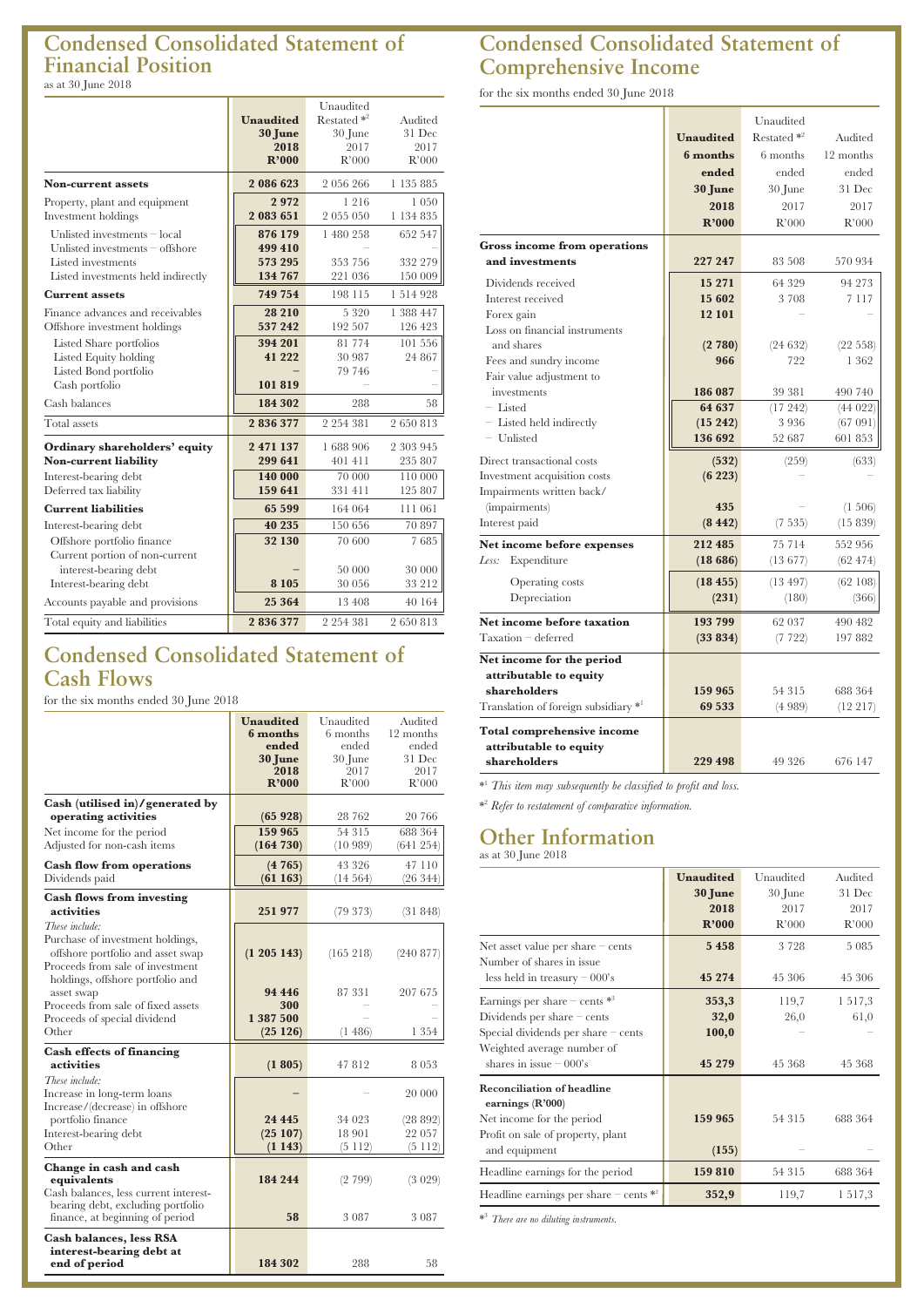# **Condensed Consolidated Statement of Changes in Equity**

for the six months ended 30 June 2018

|                                           |                                 |                                 | Non-     |               |           |
|-------------------------------------------|---------------------------------|---------------------------------|----------|---------------|-----------|
|                                           |                                 |                                 | distri-  | Disti-        |           |
|                                           | Share                           | Share                           | butable  | butable       |           |
|                                           | capital                         | premium                         | reserve  | reserve       | Total     |
|                                           | R'000                           | R'000                           | R'000    | R'000         | R'000     |
| Balance as at 1 January 2017              | 855                             | 33 545                          | 54 513   | 1 570 342     | 1 659 255 |
| Total comprehensive income for the period | $\hspace{0.1mm}-\hspace{0.1mm}$ | $\hspace{0.1mm}-\hspace{0.1mm}$ | (12 217) | 688 364       | 676 147   |
| Loss in share trust                       | -                               |                                 | (1)      |               | (1)       |
| Shares held in treasury – written back    |                                 | 12 203                          |          |               | 12 204    |
| Shares held in treasury                   | (5)                             | (17311)                         |          |               | (17316)   |
| Dividends paid                            | -                               |                                 |          | (26 344)      | (26 344)  |
| Balance as at 31 December 2017            | 851                             | 28 437                          | 42 295   | 2 2 3 2 3 6 2 | 2 303 945 |
| Total comprehensive income for the period | $\overline{\phantom{m}}$        | $\qquad \qquad -$               | 69 533   | 159 965       | 229 498   |
| Shares held in treasury – written back    | 5                               | 17311                           |          |               | 17316     |
| Shares held in treasury                   | (5)                             | (18454)                         |          |               | (18459)   |
| Dividends paid                            | —                               |                                 |          | (61163)       | (61163)   |
| Balance as at 30 June 2018                | 851                             | 27 294                          | 111 828  | 2 3 3 1 1 6 4 | 2 471 137 |

## **Contingent liabilities**

1. The group has rights and obligations in terms of shareholder and purchase and sale agreements relating to its present and former investments.

2. Commitments for the lease of premises are as follows:

| Year 1 | R <sub>1</sub> 056 163 |
|--------|------------------------|
| Year 2 | R <sub>1</sub> 044 450 |

## **Investment Holdings**

as at 30 June 2018

|                                                                                   | Number of<br>Ordinary<br>shares/units | Economic<br>interest<br>$^{0/6}$ | Fair<br>value<br>R'000 |
|-----------------------------------------------------------------------------------|---------------------------------------|----------------------------------|------------------------|
| <b>Unlisted Industrial Investments</b>                                            |                                       |                                  |                        |
| Local                                                                             |                                       |                                  |                        |
| Classic Food Brands (Pty) Ltd                                                     |                                       | 30,0                             | 19 237                 |
| Flexo Line Products (Pty) Ltd                                                     |                                       | 47,5                             | 42 982                 |
| Mandarin Holdings (Pty) Ltd                                                       |                                       | 30,0                             | 93 060                 |
| SA Bias Industries (Pty) Ltd $*$ <sup>1</sup>                                     |                                       | 59,9                             | 673 000                |
| Sunspray Food Ingredients (Pty) Ltd *2                                            |                                       | 28,2                             | 47 900                 |
|                                                                                   |                                       |                                  | 876 179                |
| <i><b>Offshore</b></i><br>Mandarin Industries Limited (BVI)                       |                                       | 30,0                             | 499 410                |
|                                                                                   |                                       |                                  |                        |
| <b>Listed Long-Term Investments</b>                                               |                                       |                                  |                        |
| Brait S.E.                                                                        | 4 000 000                             |                                  | 170 320                |
| Metrofile Holdings Limited                                                        | 40 000 000                            |                                  | 138 000                |
| Net1 UEPS Technologies Inc                                                        | 250 000                               |                                  | 28 500                 |
| Rolfes Holdings Limited                                                           | 22 500 000                            |                                  | 65 475                 |
| <b>Transaction Capital Limited</b>                                                | 10 000 000                            |                                  | 171 000                |
|                                                                                   |                                       |                                  | 573 295                |
| <b>Listed Long-Term Investments</b>                                               |                                       |                                  |                        |
| <b>Held Indirectly</b>                                                            | 22 500 000                            |                                  | 65 475                 |
| Rolfes Holdings Limited * <sup>3</sup><br>Torre Industries Limited * <sup>4</sup> | 62 842 500                            |                                  |                        |
|                                                                                   |                                       |                                  | 44 618                 |
| Value Capital Partners Fund <sup>*</sup>                                          | 200 000                               |                                  | 24 674                 |
|                                                                                   |                                       |                                  | 134 767                |
| Long-term investment holdings                                                     |                                       |                                  | 2 083 651              |
| Offshore investment holdings                                                      |                                       |                                  | 537 242                |
| Listed Share portfolios                                                           |                                       |                                  | 394 201                |
| Listed Bond portfolio                                                             |                                       |                                  |                        |
| Corero Network Security Plc (UK)                                                  |                                       | 6,8                              | 41 222                 |
| Cash portfolio                                                                    |                                       |                                  | 101819                 |
| <b>TOTAL HOLDINGS</b>                                                             |                                       |                                  | 2620893                |

\* <sup>1</sup> *Voting interest 49%.*

\* <sup>2</sup> *Held indirectly through ordinary shares in Famdeen Investments (Pty) Ltd.*

\* <sup>3</sup> *Held indirectly through participating preference shares in Masimong Chemicals (Pty) Ltd linked to the performance of 22,5m shares in Rolfes Holdings Limited.*

\* <sup>4</sup> *Held indirectly through ordinary shares in Newshelf 1400 (Pty) Ltd.*

\* <sup>5</sup> *Value Active PFP H4 Fund invested in listed equities presently primarily in Allied Electronics Corporation Limited and Adcorp Holdings Limited.*

# **Offshore portfolios**

as at 30 June 2018

|                                           | Market  |                             | Market  |
|-------------------------------------------|---------|-----------------------------|---------|
|                                           | value   |                             | value   |
|                                           | R'000   |                             | R'000   |
| General portfolio                         |         | <b>Technology portfolio</b> |         |
| Adidas AG                                 | 4 5 0 2 | Activision Blizzard Inc     | 9451    |
| Alibaba Group Holdings Ltd                | 7658    | Alibaba Group Holdings Ltd  | 20 422  |
| Alphabet Inc                              | 7675    | Alphabet Inc                | 19 955  |
| Amazon.com Inc                            | 7016    | Amazon.com Inc.             | 23 387  |
| Anheuser-Busch Inbey                      | 4 1 6 6 | Apple Inc                   | 15 282  |
| Anthem Inc                                | 8 1 8 8 | Baidu Inc                   | 13 374  |
| Apple Inc                                 | 5 0 9 4 | Facebook Inc                | 21 389  |
| <b>Ball Corporation</b>                   | 4 8 9 1 | Microsoft Corporation       | 13 568  |
| Facebook Inc                              | 6684    | Netflix Inc.                | 16 157  |
| Fedex Corp                                | 3 1 2 4 | Nvidia Corporation          | 11 408  |
| Illumina Inc                              | 8 8 3 8 | Palo Alto Networks Inc      | 16 962  |
| JP Morgan Chase                           | 4 301   | Paypal Holdings Inc         | 5729    |
| Kering Act                                | 6212    | Splunk Inc                  | 12 273  |
| <b>LVMH Moët Hennessy</b>                 | 5495    | Spotify Technology          | 5 7 8 7 |
| Medtronic Plc                             | 7 068   | <b>Tencent Holdings Ltd</b> | 18 644  |
| Restaurant Brands International Inc 4 978 |         | Visa Inc                    | 14 579  |
| <b>Tencent Holdings Ltd</b>               | 6 9 0 5 |                             | 238 367 |
| Thermo Fisher                             | 7 1 2 5 | Vanguard Technology Fund    | 26 207  |
| Visa Inc                                  | 5467    |                             |         |
| Zoetis Inc.                               | 5861    |                             | 264 574 |
|                                           | 121 248 | Listed share portfolios     | 394 201 |
| Ishares Nasdaq US                         |         | Cash portfolio              |         |
| <b>Biotechnology ETF</b>                  | 4 2 4 8 |                             |         |
| Polar Capital Biotechnology Fund          | 4 131   | Cash at bank                | 4 5 5 0 |
|                                           | 8 3 7 9 | Ishares USD Short Duration  |         |
|                                           |         | Hy Corporate Bond ETF       | 97 269  |
|                                           | 129 627 |                             | 101 819 |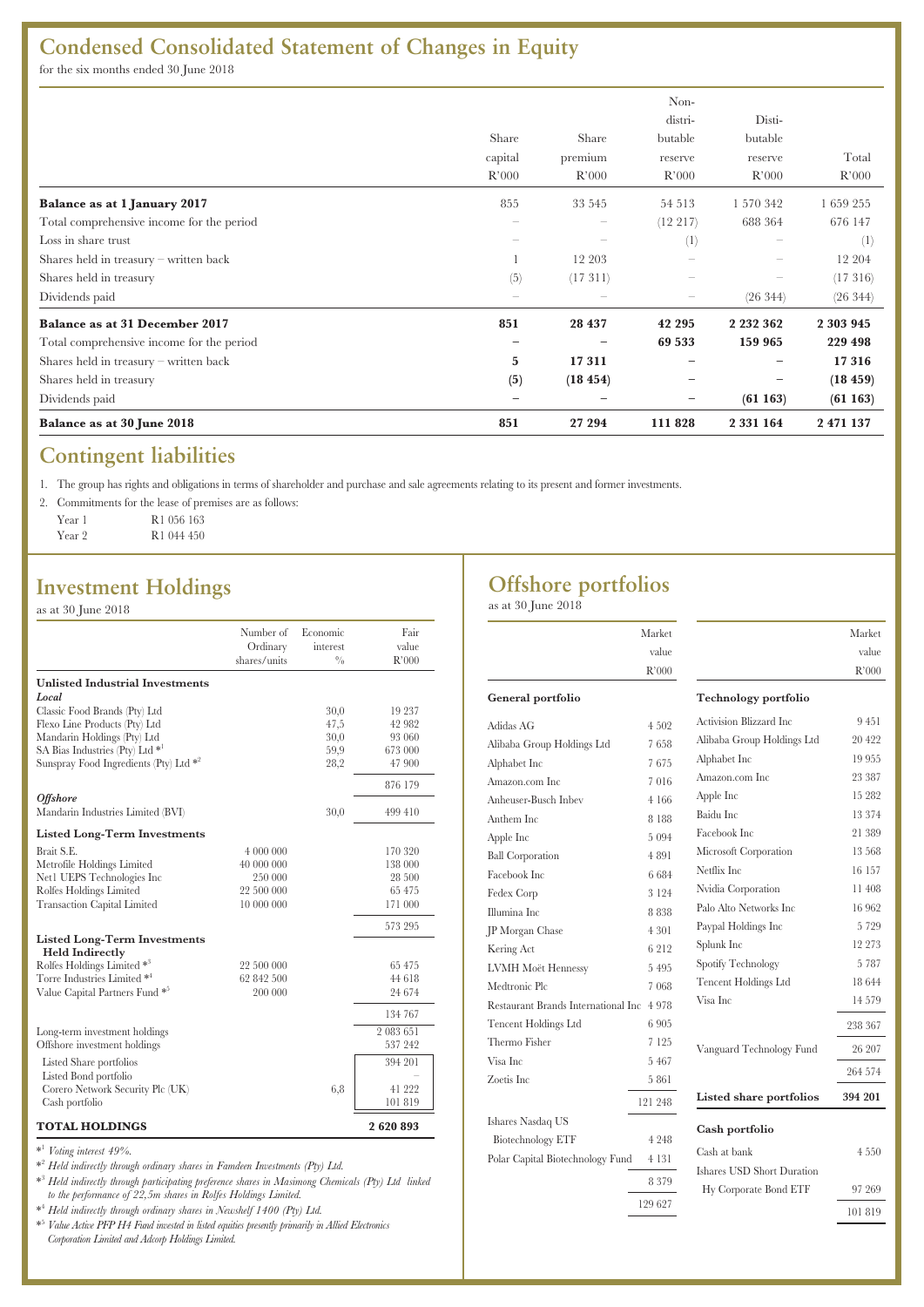#### **Profile**

Sabvest is an investment group which has been listed on the JSE since 1988. Its ordinary and 'N' ordinary shares are quoted in the Equity Investment Instruments sector.

Sabvest has significant interests in five unlisted industrial groups, long-term direct and indirect holdings in eight listed investments and equity funds, and offshore share, bond and cash portfolios, all accounted for on a fair value basis. In addition, Sabvest invests in debt instruments and portfolios and undertakes other fee and profit-earning activities from time to time.

### **Changes in investment holdings**

During the period Sabvest:

- increased its interest to 47,5% and provided loan funding to Flexo Line Products (Pty) Ltd;
- purchased 30% of Mandarin Industries Limited (BVI) which owns 100% of the International Trimmings & Labels Group (ITL) internationally for \$33,6m (R398,5m);
- purchased 30% and provided loan funding to ITL Holdings South Africa indirectly through Mandarin Holdings (Pty) Ltd (RSA) for R93m, of which R60m is a loan which will be replaced by a R60m preference share with a coupon of 8% redeemable 48 months from issue, which will be before year-end;
- increased its interest in Sunspray Food Ingredients (Pty) Ltd from 22% to 28% as a result of a share buy-back by Sunspray from a retiring shareholder;
- purchased 3,2m shares in Brait for R128,5m thereby increasing its direct holding to 4m shares in Brait;
- purchased 15m shares in Metrofile Holdings for R52,8m thereby increasing its direct holding to 40m shares, representing 9,6% of Metrofile;
- purchased 200 000 shares in Net1 UEPS Technologies Inc for R24,6m thereby increasing its direct holding to 250 000 shares;
- purchased 12m shares in Rolfes Holdings Limited for R38,8m thereby increasing its direct and indirect holdings in Rolfes to 45m shares, representing a 27,8% economic interest in Rolfes;
- purchased 4,4m shares in Corero Network Security Plc for GBP253 000 (R4,3m) thereby increasing its holding to 26,4m shares, representing a 6,5% interest in Corero;
- concluded an asset swap of R300m into US dollars;
- invested the dollar equivalent of R209,3m (\$17,3m) from the asset swap in a bespoke offshore technology portfolio which comprised 16 large cap technology companies and one technology fund at the reporting date, the details of which are disclosed in this announcement, and which had a market value of R264m at the reporting date;
- retained the balance in cash and short-term interest-bearing instruments abroad;
- increased its offshore general equity portfolio to R129.6m (\$9.4m) comprising 20 large cap listed companies and two biotech funds; and
- repurchased 1 271 Sabvest ordinary shares and 31 000 Sabvest 'N' ordinary shares for R1,1m.

#### **Financial results**

The key features of the results for the period were:

- NAV per share increased by 46,4% to 5 458 cents compared with the prior interim reporting date, and by 7,3% for the six months ended on the reporting date. If no special dividend of 100 cents had been paid during the six months, the increase would have been 49,1% to 5 558 cents compared to the prior interim reporting date and 9,5% for the six months ended on the reporting date.
- HEPS and EPS increased by 195% over the previous interim period to 352,9 cents and 353,3 cents respectively in the twelve months to the reporting date.
- DPS for the interim period increased by 23% to 32 cents compared with the prior interim period.
- PAT for the six months was R159,9m and comprehensive income R229,5m. This performance was primarily due to the weaker rand, improved valuations of Mandarin and Sunspray as a result of satisfactory trading and strong share price performances in the offshore portfolios and locally in Transaction Capital and the Value Capital Partners Fund. The results were reduced by the negative share price performances of Brait, Metrofile and Torre.
- Shareholders' funds increased to R2,47bn and the balance sheet was liquid with net cash (cash balances and cash portfolio net of interest-bearing debt) of R105,9m.
- With regard to the gross income, dividends received were materially lower than usual as Mandarin will not commence paying dividends until 2019 and SA Bias did not declare a final dividend for 2017 due to the substantial special dividend of R2,2bn declared by it at the end of 2017. Both companies are expected to pay two dividends a year from 2019.
- Investment acquisition costs were incurred arising from the process resulting in the new investments in Mandarin Industries and Mandarin Holdings.

## **Historical performance**

The group calculates its performance record annually. For reference purposes the returns for the periods ended 31 December 2017 were as follows:

|                             |        | Compound | Compound | Compound      | Compound     |
|-----------------------------|--------|----------|----------|---------------|--------------|
|                             | Growth | Growth   | Growth   | Growth        | Growth       |
|                             | vear   | 3 years  | 5 years  | 10 years      | 15 years     |
|                             | (0/0)  | (0/0)    | (0/0)    | $(^{0}/_{0})$ | $(^{0}_{0})$ |
| Net asset value per share   | 39,5   | 23,8     | 22,4     | 21,9          | 19,4         |
| Headline earnings per share | >100   | 50,6     | 37,5     | 30,2          | 26,9         |
| Earnings per share          | >100   | 50,2     | 37,5     | 31,2          | 28,7         |
| Dividends per share*        | 10,9   | 12,4     | 13,8     | 15,9          | 53,6         |

\* *Calculation excludes special dividends of 100 cents per share paid in 2013, 2014 and 2018.*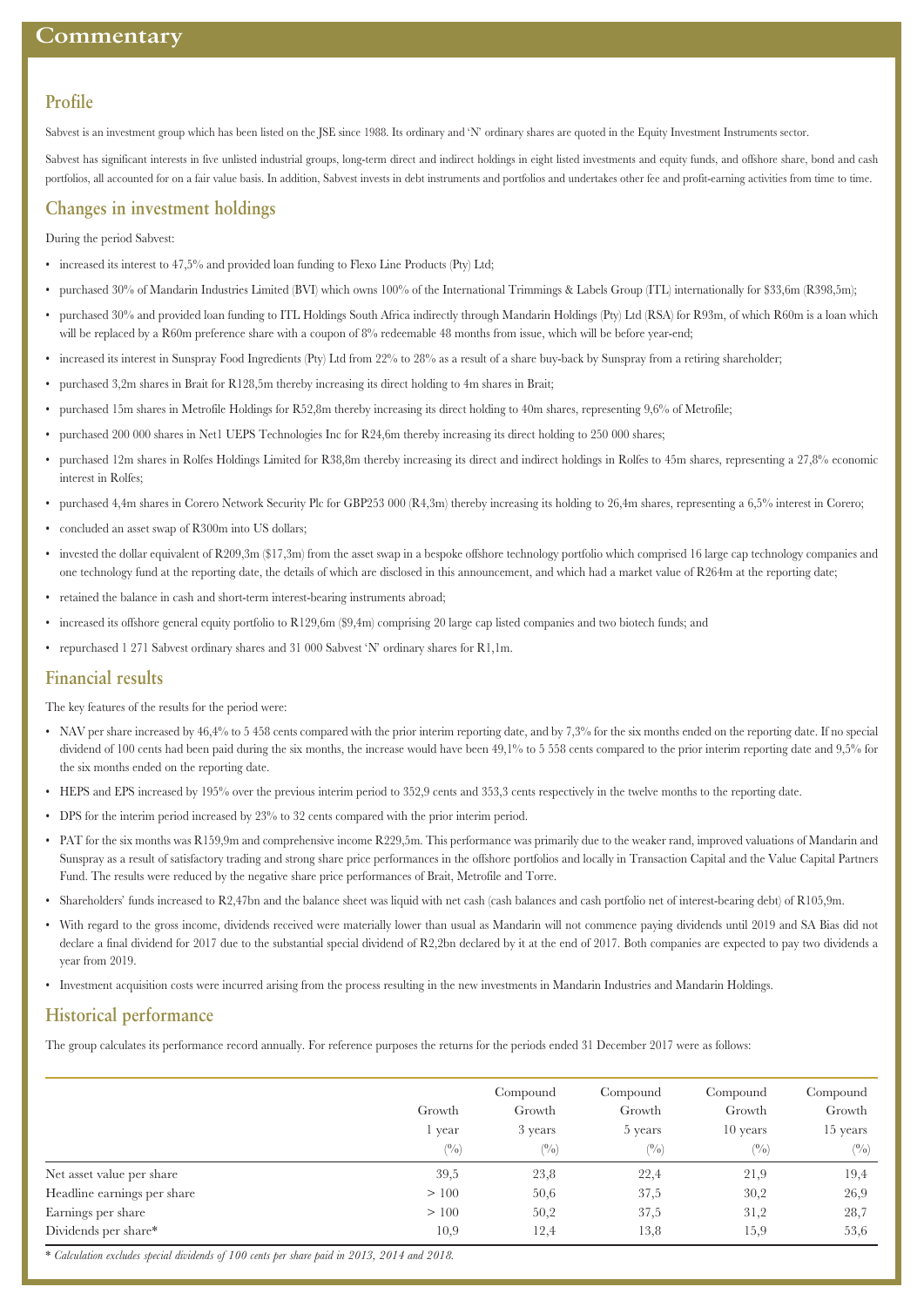#### **Listed investments**

- Brait's share price reduced materially pursuant to concerns relating to its interests in the UK after the Brexit vote and in particular the weakness in the retail sector and the effects on its investment in New Look. Remedial actions have been implemented in New Look and the balance of the portfolio comprises high quality assets.
- Metrofile produced stable earnings and concluded the acquisition of G4S Kenya. Its share price has nevertheless been weak for most of the period.
- Net1 traded satisfactorily but its share price has been weak due to the uncertainty surrounding its SASSA contract.
- Rolfes is trading well and has exciting prospects but has experienced share price weakness due to portfolio sales by small asset managers.
- Torre Industries' share price has been weak due to poor operating performances in the divisions affected by weakness in the mining and industrial sectors. Its interim results indicate that its prospects have stabilised and the receipts from the sale of certain of its offshore operations have resulted in a strong and liquid balance sheet. Torre has announced its intention to delist from the JSE. Sabvest intends to remain invested after the delisting.
- Transaction Capital continues to trade very strongly and produced good growth for the interim period. Its share price strengthened in response.
- The Value Capital Partners Fund experienced a satisfactory increase in value, driven in particular by its holding in Altron.
- The group's offshore general share portfolio performed strongly with an increase in value of average holdings for the 6 months of 10,7% in US dollars.
- The group's offshore technology portfolio performed strongly with an increase in value on average holdings for the four and a half months since inception of 9,2% in US dollars.
- The Corero share price continues to be volatile on small volumes.

#### **Unlisted industrial investments**

- Classic Food Brands has established its start-up manufacturing facilities, has now reached profitability and its prospects are good.
- Flexo Line Products traded below expectations due primarily to labour and management issues. Both have been resolved and the company is now trading at a satisfactory level of profitability.
- International Trimmings and Labels (ITL) through Mandarin Industries internationally and Mandarin Holdings in South Africa traded satisfactorily notwithstanding a competitive marketplace. Its customer base continues to grow in line with expectations, its comprehensive RFID solution is gaining traction with both South African and international retailers, it has increased its interest from 50% to 100% in ITL Bangladesh, and the new ITL Ethiopia operation will come on line in the next six months to service certain new US retail accreditations.
- SA Bias Industries' results were mixed. Flowmax in the UK traded satisfactorily but Narrowtex and Apparel Components in South Africa experienced difficult trading conditions. SA Bias' investment division's results were slightly below budget.
- Sunspray is trading well with profitability ahead of budget.

Unlisted investments are valued using the maintainable earnings model. The earnings are calculated on an EBITDA basis and also referenced to NOPAT and are considered relative to current and forward earnings. Multiples are based on transaction multiples usual for small cap private companies and are in the range of 4 to 6 times. The Mandarin Industries multiple is at a higher level of 9,5 times which is below the 2018 acquisition multiple. Each resultant calculation is then adjusted for net cash/debt/equivalents to determine EV.

#### **Future investments**

Sabvest remains focused on considering new unlisted investments or listed investments where it is represented on the board and has influence. It will use its surplus cash and realise its general and technology equity portfolios to fund new investments if it becomes appropriate or use its debt capacity. It may also issue new shares but only if the value exchange in the capital allocation decision is compelling.

#### **Dividends**

Dividends are determined relative to Sabvest's own cash flows from investments and services, and capital receipts or special dividends that are not earmarked for new investments.

A special dividend of 100 cents per share was paid in February 2018.

Dividends are considered twice annually. The normal dividend for the six months has been increased by 23% to 32 cents per share.

#### **Related parties**

Related party transactions exist between subsidiaries and the holding company, fellow subsidiaries and investee companies, and comprise fees, dividends and income.

Transactions with directors relate to fees and monies lent to the group by individuals and companies controlled by the directors.

#### **Accounting policies**

The unaudited condensed consolidated interim financial statements have been prepared in accordance with and containing the information required of International Accounting Standard 34: Interim Financial Reporting as issued by the International Accounting Practices Standards Board (IASB), the SAICA Financial Reporting Guides issued by the Accounting Practices Committee and Financial Pronouncements issued by the Financial Reporting Standards Council and the requirements of the Companies Act of South Africa.

They have been prepared on a historical cost basis except for financial instruments and investments which are measured at fair value. The significant accounting policies and methods of computation are consistent in all material aspects with the framework concepts and the recognition and measurement criteria of IFRS and to those applied in the previous financial year and are available for inspection at the group's registered office. There has been no material change in judgements or estimates of the amounts reported in prior reporting periods. The preparation of these unaudited condensed interim financial statements was supervised by the Chief Financial Officer, R Pleaner CA (SA).